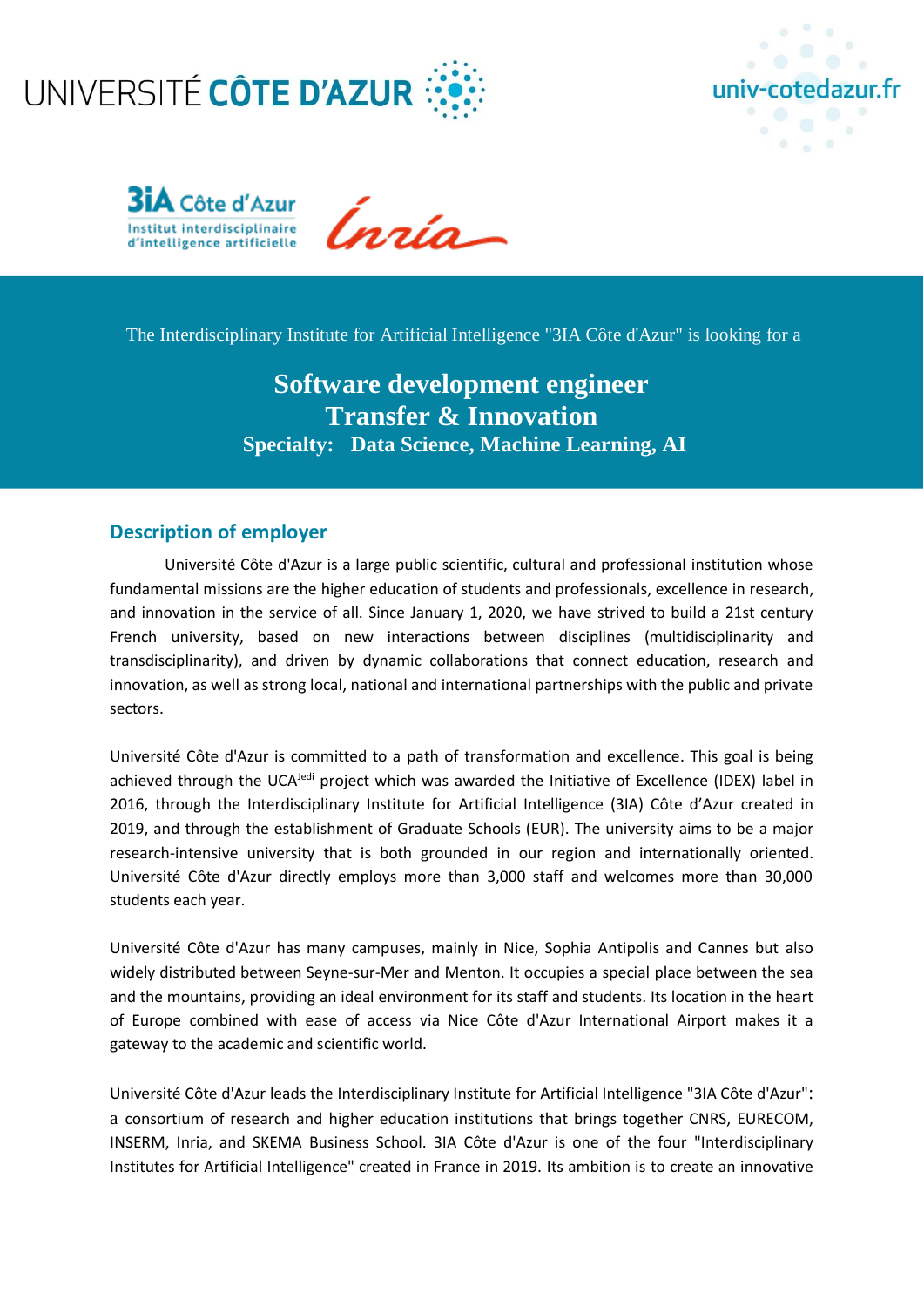ecosystem that is a hub for AI research and education excellence and is influential at the local, national and international level. Its main objective is to make AI expertise, algorithms and tools available to academics, companies and the community, in order to have a significant impact both economically and in everyday life. <https://3ia.univ-cotedazur.eu/>

Find out more at [Working at Université Côte d'Azur](https://univ-cotedazur.eu/working-for-universite-cote-dazur)

# **Job description**

The engineer will develop software within the framework of innovation and outreach projects of 3IA Côte d'Azur drawing on the Institute's technology and scientific results. The engineer will work within a software development team using agile methodologies (mixed-method Scrum-Extreme Programming), in an environment that will constantly develop his/her skills. The engineer must also be able to lead training sessions on AI for company engineers, researchers or students, up to 64 hours ETD per year according to the needs of the Institute.

# **Principal activities**

An essential part of the development will be carried out within the framework of collaborations between the Institute and the public and private sector (companies, start-ups, public institutions, or local authorities). The engineer will work on the codevelopment of prototype software integrating technological components proposed by researchers working on contract. This work will aim to validate a scientific approach through one or more use cases presented by a company. Software developed may be part of a technology transfer agreement with the company. The engineer may also be asked to develop software for technologies developed by laboratories and research teams at the Institute. This software may be used for demonstrations displayed on the Institute's "showcase of expertise" webpage. The engineer will be asked to draw on the team's skills to produce training material and to deliver it to engineers, researchers, or engineering school or Master's students.

The activities of the position are mainly:

- Technical analysis of software solution requirements and effort estimation.
- Technical proposals and development of software.
- Drafting of user documentation.
- Support and maintenance of developed software.
- Design of training modules.

During the term of the contract, the engineer may take any opportunity to participate in start-ups that arise from technology transfer projects.

# **Your profile:**

# **Required skills and qualities**

#### **Experience and training required**

- Background in computer science / software development / software engineering.
- Extensive experience in software development.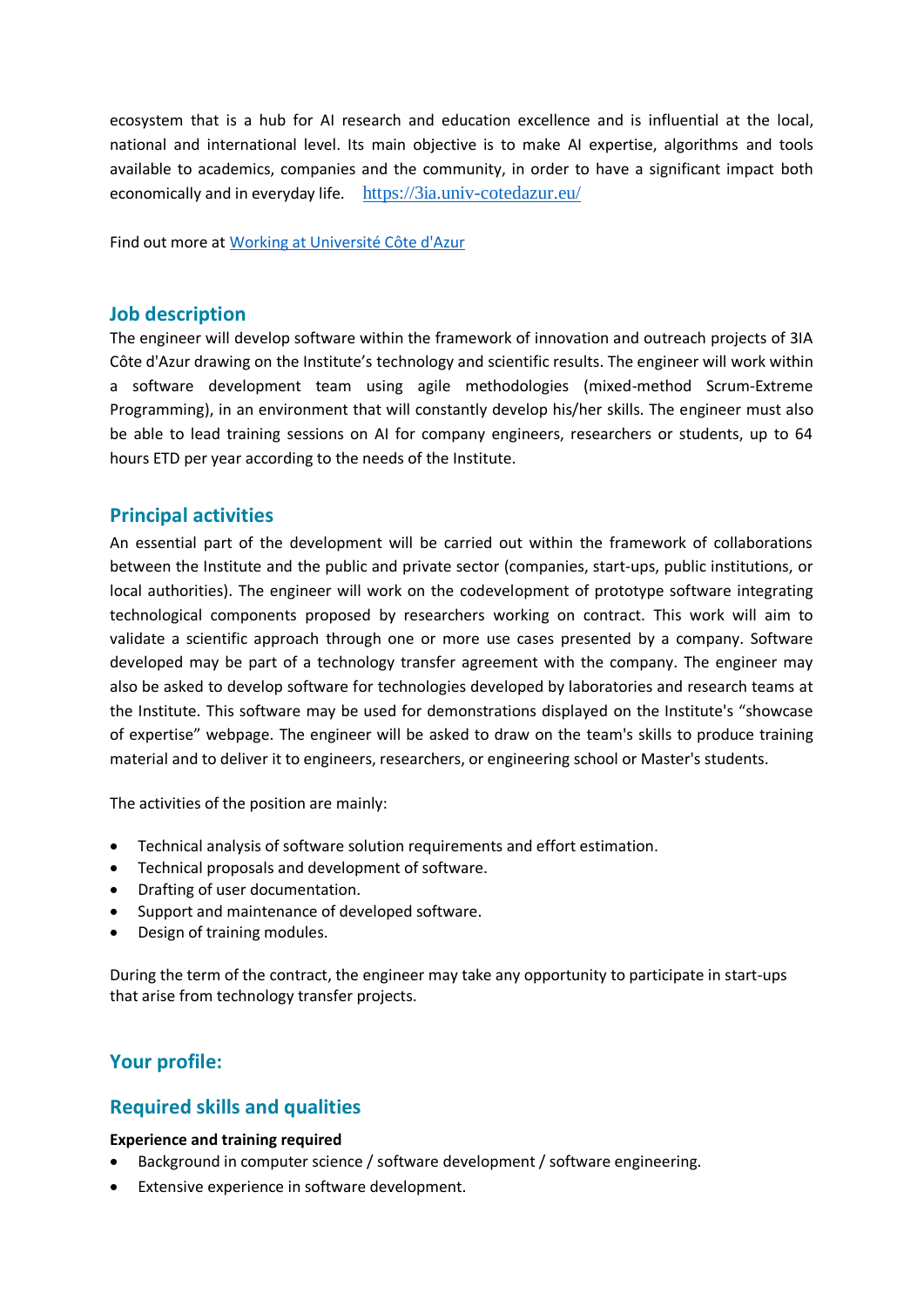- Experience in project development, if possible using the agile methodology.
- Linux development experience.
- Training and/or experience in one or more of the following areas: Data science / Statistics, Machine Learning, Artificial Intelligence, NLP.

#### **Skills/competences**

#### **Required**

- Programming languages: Python, R, C, C++, or JavaScript.
- Practical experience of Machine Learning environments (e.g., PyTorch, TensorFlow).
- Knowledge of agile methodology.
- Very good writing skills
- Good level of technical and scientific English, both spoken and written.
- Autonomy, curiosity and good teamwork.

#### **Desirable**

- Ability to develop client-server web interfaces (JavaScript, PHP, HTML).
- Techniques and tools for cross-platform compilation and packaging, e.g., CMake, Docker.
- Development tools: version manager (distributed if possible, e.g., Git), automatic documentation tools, automatic testing tools and continuous integration (e.g., Jenkins).
- Experience in a public or private R&D environment in software development.
- Teaching or training experience.

# **Job location**

The workplace is at the Inria center of Université Côte d'Azur in Sophia Antipolis. The engineer may occasionally be required to travel to other campuses of Université Côte d'Azur and its partners, and to companies with which the 3IA Côte d'Azur Institute collaborates.

# **Application conditions:**

Degree level required: Engineering School degree, Master's degree (Bac+5) Other qualification appreciated**:** PhD / Post-doc in AI

Desired experience: 2 years

Recruiting Type: fixed-term contract until December 31, 2023 – renewable. Desired starting date: June 01, 2022 Recruitment Level: Category A

# **Remuneration:**

Depending on degree and experience.

# **Further information:**

Applications, including a curriculum vitae **clearly specifying your skills** and a cover letter, must be sent to the following address:  $3ia$ .contact@univ-cotedazur.fr with copy to [recruitment@univ](mailto:recrutement@univ-cotedazur.fr)[cotedazur.fr](mailto:recrutement@univ-cotedazur.fr) before May 11, 2022.